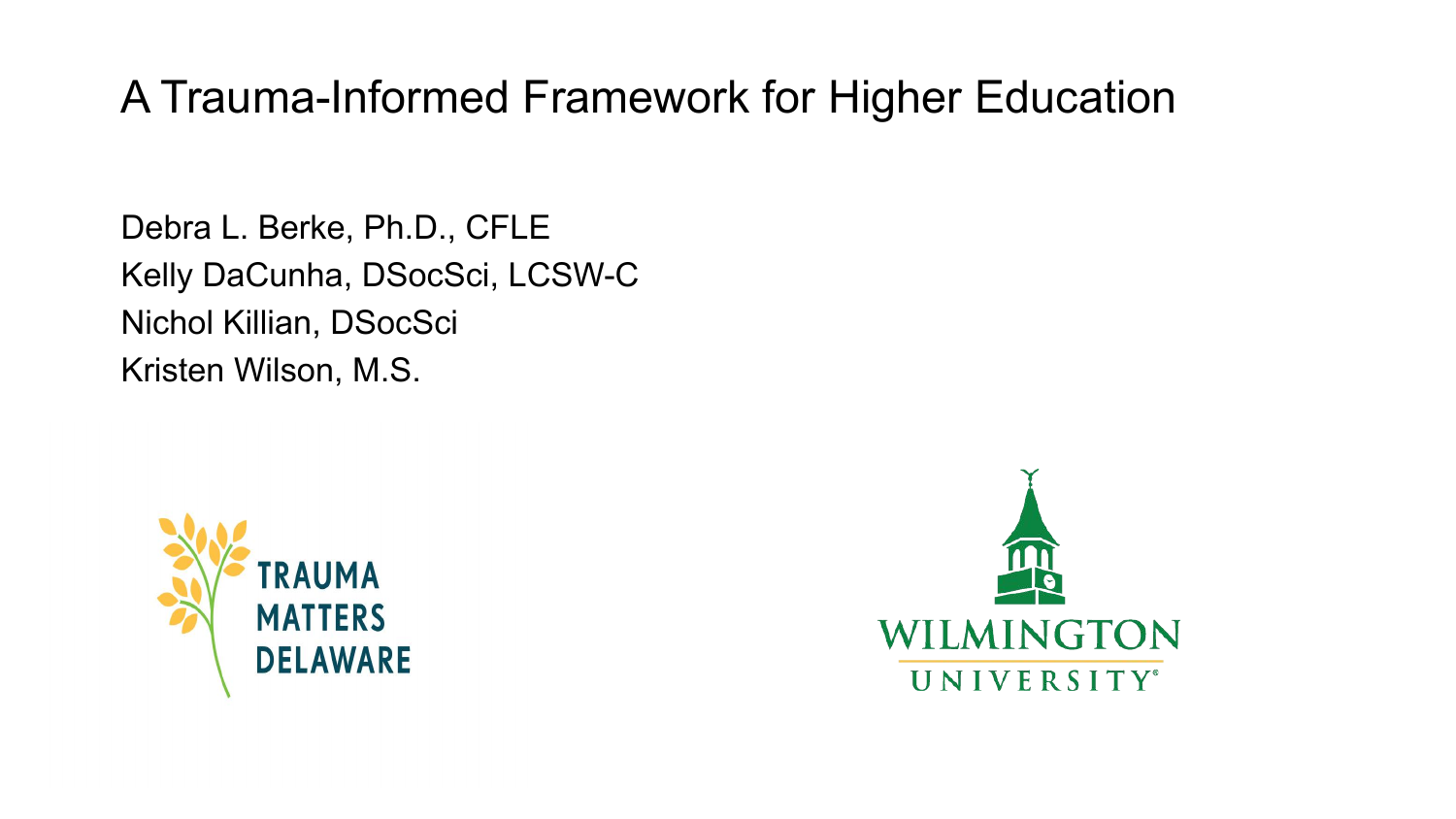Acknowledgments

This framework and accompanying guide were created to assist institutes of higher education (IHEs) and similar ducational organizations interested in becoming trauma-informed (TI) and using trauma-informed practices. The eadaptation of the original framework (Berke & Plaza, 2019; 2021) was a highly collaborative process involving academics, national experts, and advocates. The authors gratefully acknowledge the invaluable assistance of the Higher Education Working Group (part of Trauma Matters Delaware), the Board of Directors of Trauma Matters Delaware, members of the Colleges and Universities for Resilience (CURE) Community of Practice and others who contributed to the development of this framework.

Berke, D., & Plaza, S. (2019; 2021). Developmental Framework For Trauma-Informed Individuals. Shared by permission from the Delaware Department of Health and Human Services. https://

traumamattersdelaware.org/wp-content/uploads/2021/10/TI-Core-Competencies-June-2021.pdf?x12532

C 2022 All rights reserved. Not to be reproduced without permission of authors.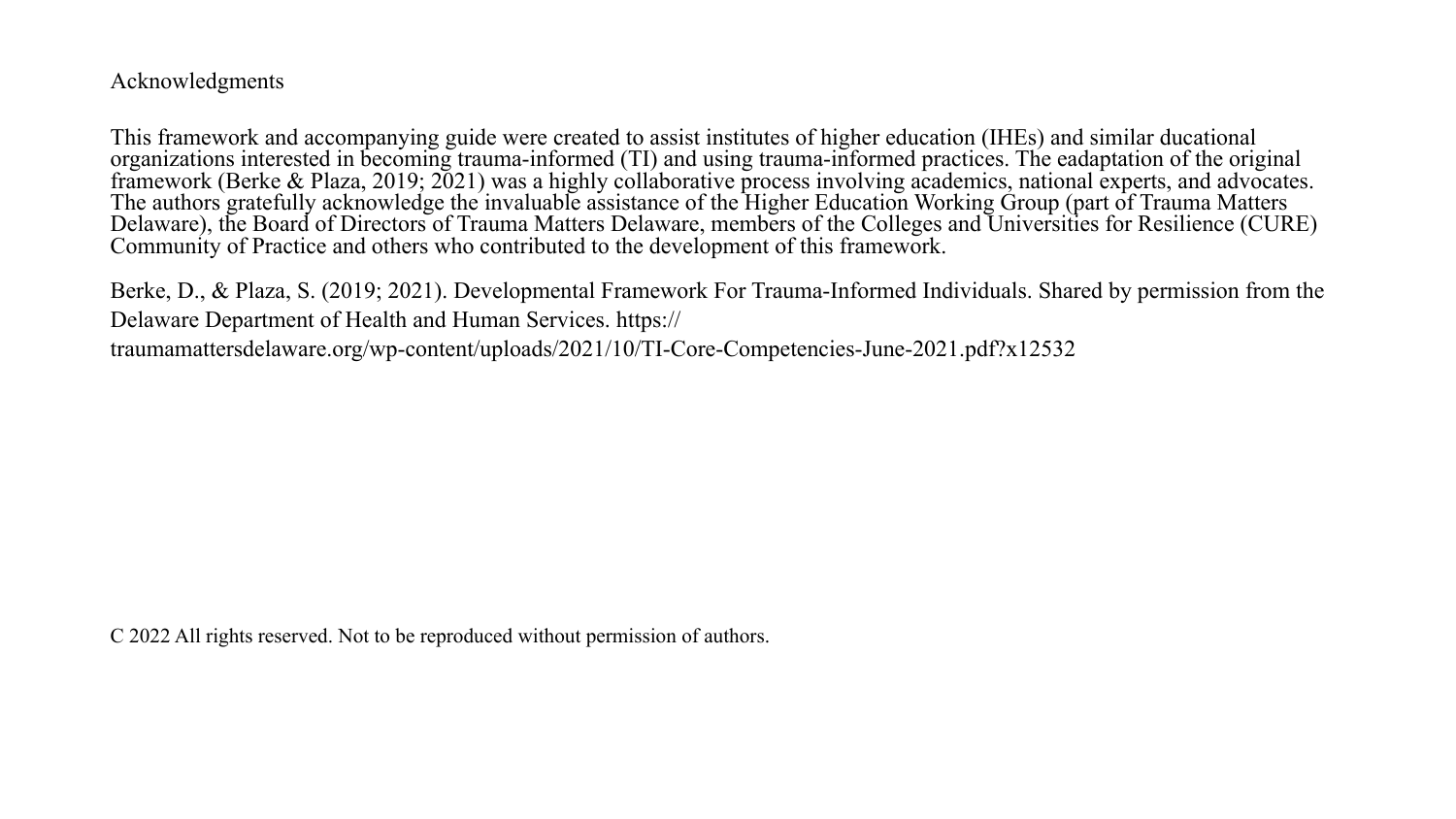## **IHE Framework for TI Development**

Institutions of higher education can utilize this framework as a roadmap for how to actively work towards becoming trauma-informed. This framework outlines knowledge, methods of application, and attitudinal shifts along a continuum of development. As one works through the 4 stages (Aware, Sensitive, Responsive, Informed), one develops as a trauma-informed individual or entity.

The individual stages are broken down into two groups. Group A is geared towards IHE staff members who serve as an integral part of the IHE community, but who might not provide direct services to students or staff. Group B is geared towards faculty and staff members who provide direct services to students or staff. Individuals are encouraged to decide which group best reflects their role.

The institutional stages can be utilized by the IHE as a whole or by departments/units within the IHE. Any entity choosing to become trauma-informed can benefit from utilizing this framework as a developmental tool. In addition, this framework serves as a mechanism for measurement. By analyzing where an individual or entity sits on this continuum, one can determine level of progress towards becoming trauma-informed.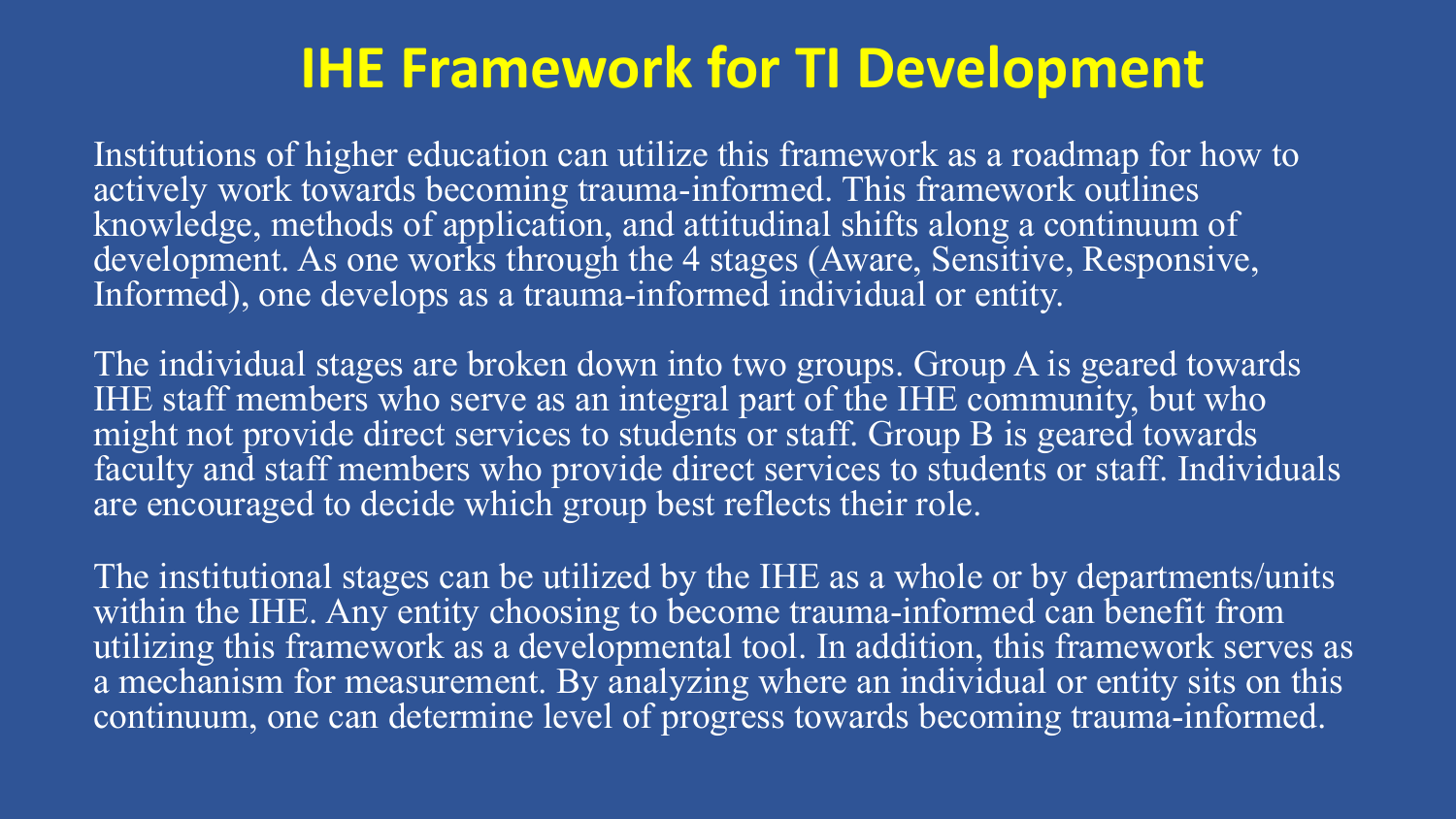# **TRAUMA AWARE**

Emphasis in this stage is on building knowledge and beginning to change attitudes. Individuals are trained in the basics of trauma and are familiar with the values and terminology of trauma-informed care. Leadership, faculty, and staff understand how trauma impacts students and peers.

|                                                                                                                                                                                                           | <b>Individual</b><br><b>Group A</b>                                                                                                                                                                                                                                                                                                                                                                                        | пине<br><b>Institutional</b><br>Group B                                                                                                                                                                                                                                                                                                                                                                                                                                                                                                                                                                                                                                                                                                                                                                                                                                                                                                                                                                                                                                                            |
|-----------------------------------------------------------------------------------------------------------------------------------------------------------------------------------------------------------|----------------------------------------------------------------------------------------------------------------------------------------------------------------------------------------------------------------------------------------------------------------------------------------------------------------------------------------------------------------------------------------------------------------------------|----------------------------------------------------------------------------------------------------------------------------------------------------------------------------------------------------------------------------------------------------------------------------------------------------------------------------------------------------------------------------------------------------------------------------------------------------------------------------------------------------------------------------------------------------------------------------------------------------------------------------------------------------------------------------------------------------------------------------------------------------------------------------------------------------------------------------------------------------------------------------------------------------------------------------------------------------------------------------------------------------------------------------------------------------------------------------------------------------|
| Individuals are<br>informed about<br>additional trauma<br>resources and<br>encouraged to<br>continue their<br>professional                                                                                | <b>Knowledge</b><br><b>Defines/Describes</b><br>trauma and toxic stress<br>a <sub>l</sub><br>vicarious trauma, secondary<br>b)<br>trauma, re-traumatization, and<br>compassion fatigue<br>prevalence of trauma<br>C)<br>resilience and self-care practices<br>$\mathbf{d}$<br>ways that systems can<br>e)<br>re-traumatize or trigger                                                                                      | <b>Knowledge</b><br>The institution as a community:<br>acknowledges the impact of trauma on all stakeholders<br>a)<br>$\mathbf{b}$<br>begins to introduce trauma-informed care as an evidence-based model<br>initiates conversations across campus about paradigm shift to trauma-informed knowledge,<br>c)<br>applications, and attitudes<br>The institution promotes the following faculty and staff competencies through professional<br>development, policy changes, and cultural shifts:<br><b>Knowledge</b><br><b>Recognizes</b><br>internal processes of becoming aware of one's own adversity and trauma<br><b>and staw</b><br>$b$<br>employee attitudes and perceptions that may be influenced by trauma                                                                                                                                                                                                                                                                                                                                                                                  |
| development or other<br>learning.<br>Institutions offer<br>awareness training<br>(including definitions,<br>causes, prevalence,<br>impact, values and<br>terminology<br>of trauma-informed<br>care, etc.) | <b>Application</b><br><b>Recognizes</b><br>internal processes of becoming<br>a)<br>aware of own adversity and<br>trauma<br>own attitudes and perceptions<br>b)<br>that may be influenced by trauma<br>how the impact of trauma can<br>C)<br>change the way they see and<br>interact with others<br>prevalence of trauma and the<br>$\mathbf{d}$<br>impact of trauma and toxic stress<br>on themselves, students, and staff | the value of lived experiences of students/faculty/staff<br>how the impact of trauma can change the way they see and interact with others<br><b>Inplicatio</b><br>prevalence of trauma and the impact of trauma and toxic stress on themselves, students, and staff<br>$\epsilon$<br><b>Applications</b><br><b>Defines/Describes</b><br>trauma and toxic stress<br>a)<br>prevalence of trauma<br>key signs and symptoms of trauma<br>the three "E's" (event, experience, effects)<br>the short- and long-term impacts of trauma on the mind, body, and spirit<br>the "4 Realms of ACEs" (experiences of<br>Childhood/Community/Environmental/Atrocious Adversity)<br>the 6 SAMHSA principles of trauma-informed care<br>g<br><b>Attitudes</b><br><b>Believes</b><br>re-traumatization, and n<br>appear at work<br>that individuals can be re-traumatized or triggered by various systems, content, or environments<br>a)<br>resilience and self-care practices are important<br>vicarious trauma, secondary trauma, re-traumatization, and compassion fatigue at work need to be acknowledged<br>c |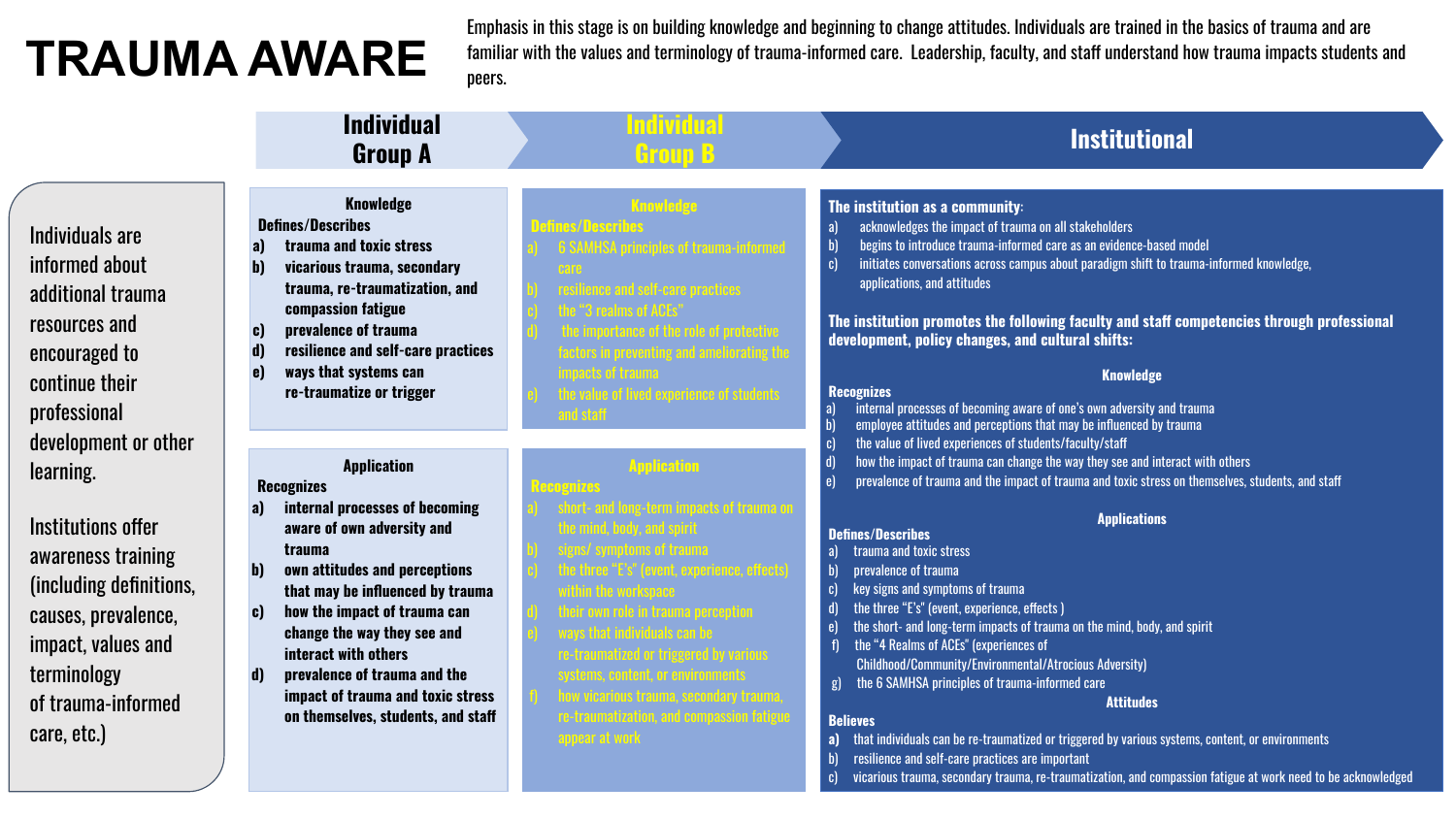### **TRAUMA SENSITIVE**

Emphasis in this stage is continued knowledge building and creating readiness for change. Individuals begin to see those with whom they interact through a trauma lens. Institutions promote training and professional development for all employees.

|                                                                                                                                                                                                                                                                                                                                      | <b>Individual</b><br><b>Group A</b>                                                                                                                                                                                                                                                                                                                                                                                                                                                                                                                                                                                                 | ndividua<br>Group B                                                                                                                                                                                                                      | <b>Institutional</b>                                                                                                                                                                                                                                                                                                                                                                                                                                                                                                                                                                                                                                                                                                                                                                                                                                                                                                                                                                                                                                                                                                                                                                                                                                                                                                                                                                                                                                                                                                                                                                                                                                                                                                                                                                                                                                                                                                                                                                                                                                                                                                                                                                                                                                                                                                                                                |
|--------------------------------------------------------------------------------------------------------------------------------------------------------------------------------------------------------------------------------------------------------------------------------------------------------------------------------------|-------------------------------------------------------------------------------------------------------------------------------------------------------------------------------------------------------------------------------------------------------------------------------------------------------------------------------------------------------------------------------------------------------------------------------------------------------------------------------------------------------------------------------------------------------------------------------------------------------------------------------------|------------------------------------------------------------------------------------------------------------------------------------------------------------------------------------------------------------------------------------------|---------------------------------------------------------------------------------------------------------------------------------------------------------------------------------------------------------------------------------------------------------------------------------------------------------------------------------------------------------------------------------------------------------------------------------------------------------------------------------------------------------------------------------------------------------------------------------------------------------------------------------------------------------------------------------------------------------------------------------------------------------------------------------------------------------------------------------------------------------------------------------------------------------------------------------------------------------------------------------------------------------------------------------------------------------------------------------------------------------------------------------------------------------------------------------------------------------------------------------------------------------------------------------------------------------------------------------------------------------------------------------------------------------------------------------------------------------------------------------------------------------------------------------------------------------------------------------------------------------------------------------------------------------------------------------------------------------------------------------------------------------------------------------------------------------------------------------------------------------------------------------------------------------------------------------------------------------------------------------------------------------------------------------------------------------------------------------------------------------------------------------------------------------------------------------------------------------------------------------------------------------------------------------------------------------------------------------------------------------------------|
| Individuals prepare<br>for change and,<br>through reflection,<br>determine internal<br>readiness for<br>change.<br>The institution<br>conducts<br>assessments to<br>identify existing<br>strengths,<br>resources, barriers<br>to change, and<br>practices that are<br>consistent or<br>inconsistent with<br>trauma-informed<br>care. | <b>Knowledge</b><br>Recognizes:<br>how protective factors can prevent and<br>a)<br>ameliorate the impacts of trauma<br>role of self-care and self-reflection in a<br>$\mathbf{b}$<br>trauma-informed approach<br>importance of engaging peers/ students with<br>compassion, warmth, and sincerity<br>behaviors, including those that appear to be<br>d)<br>"problems", as trauma related coping skills of<br>trauma-survivors<br>impact of historical & cultural trauma<br>$\mathbf{e}$<br>that individuals can be re-traumatized by the<br>systems/services designed to help them<br>Multi-faceted needs of trauma survivors<br>g) | <b>Knowledge</b><br>e need for strong emotional connecti<br>of trauma<br>ques for engaging peers/ students with<br>warmth, and sincerity -<br>w to interpret behaviors <sup>as trauma-rela</sup><br>ed to protect themselves and survive | The institution as a community:<br>values and prioritizes the trauma lens and begins to apply it as trauma champions in attitude and<br>a)<br>practices.<br>identifies impact of trauma and trauma-informed care in the mission statement or other policy<br>  <sub>b</sub>  <br>documents.<br>introduces language throughout the institution that supports safety, voice, choice, collaboration,<br> c <br>trustworthiness and empowerment.<br>The institution promotes the following faculty and staff competencies through professional<br>development, policy changes, and cultural shifts:<br><b>Knowledge</b><br>Recognizes:<br>the impact of trauma over the lifespan<br>the impact of historical and cultural trauma and the interconnection of violence, trauma, & social issues<br>the complex needs of trauma survivors and maintaining healthy boundaries and confidentiality<br>actions that can re-traumatize or trigger within the systems and services designed to help<br>the attitudes and perceptions of students in a trauma-informed approach<br>how protective factors can prevent and ameliorate the impacts of trauma<br>6 SAMHSA principles of trauma-informed care (safety; trustworthiness and transparency; peer support;<br><b>g</b><br>collaboration and mutuality; empowerment, voice, and choice; cultural, historical, and gender issues)<br>key assumptions in trauma-informed care (the 4 R's: realization, recognize, respond, resist<br> h <br>re-traumatization)<br><b>Application</b><br>Demonstrates:<br>ability to establish trusting relationships with peers and students and to engage peers/students with<br>empathy, warmth, and sincerity<br>ability to interpret trauma related coping skills individuals need to protect themselves and survive<br>ability to examine personal beliefs about and experiences of trauma and childhood adversity<br>trauma-sensitivity by seeking professional development opportunities for trauma-informed approach in<br>higher education<br><b>Attitudes</b><br><b>Believes:</b><br>trauma-informed lens has value and should be prioritized<br>healing from trauma is transformative; healing builds strength<br>peers and students are the experts in their own journey<br>trauma-informed/developmentally sensitive care is vital for anyone involved in the higher ed system |
|                                                                                                                                                                                                                                                                                                                                      | <b>Application</b><br>Applying knowledge through:<br>using introductory trauma-informed language<br>a<br>$\overline{b}$<br>building healthy boundaries, including<br>confidentiality<br>establishing trusting relationships with peers<br>and students<br>seeking professional development in<br>d)<br>trauma-informed care                                                                                                                                                                                                                                                                                                         | f trauma-informed i<br>gs, policy work, and other areas of pri<br>.<br>ting professional development trai<br>practical activities                                                                                                        |                                                                                                                                                                                                                                                                                                                                                                                                                                                                                                                                                                                                                                                                                                                                                                                                                                                                                                                                                                                                                                                                                                                                                                                                                                                                                                                                                                                                                                                                                                                                                                                                                                                                                                                                                                                                                                                                                                                                                                                                                                                                                                                                                                                                                                                                                                                                                                     |
|                                                                                                                                                                                                                                                                                                                                      | <b>Attitudes</b><br><b>Believes that:</b><br>trauma-informed lens has value and should be<br>a)<br>prioritized<br>healing from trauma is transformative and<br>b<br>healing builds strength<br>peers and students are the experts in their own<br>c)<br>journey<br>trauma-informed/developmentally sensitive<br>d)<br>care is vital for anyone involved in the higher ed<br>system                                                                                                                                                                                                                                                  | <b>Attitudes</b><br>ation, recognize, respond, resist re-traumatiz<br>are in a trauma-informed man<br>the six SAMHSA principles of trauma-inform                                                                                         |                                                                                                                                                                                                                                                                                                                                                                                                                                                                                                                                                                                                                                                                                                                                                                                                                                                                                                                                                                                                                                                                                                                                                                                                                                                                                                                                                                                                                                                                                                                                                                                                                                                                                                                                                                                                                                                                                                                                                                                                                                                                                                                                                                                                                                                                                                                                                                     |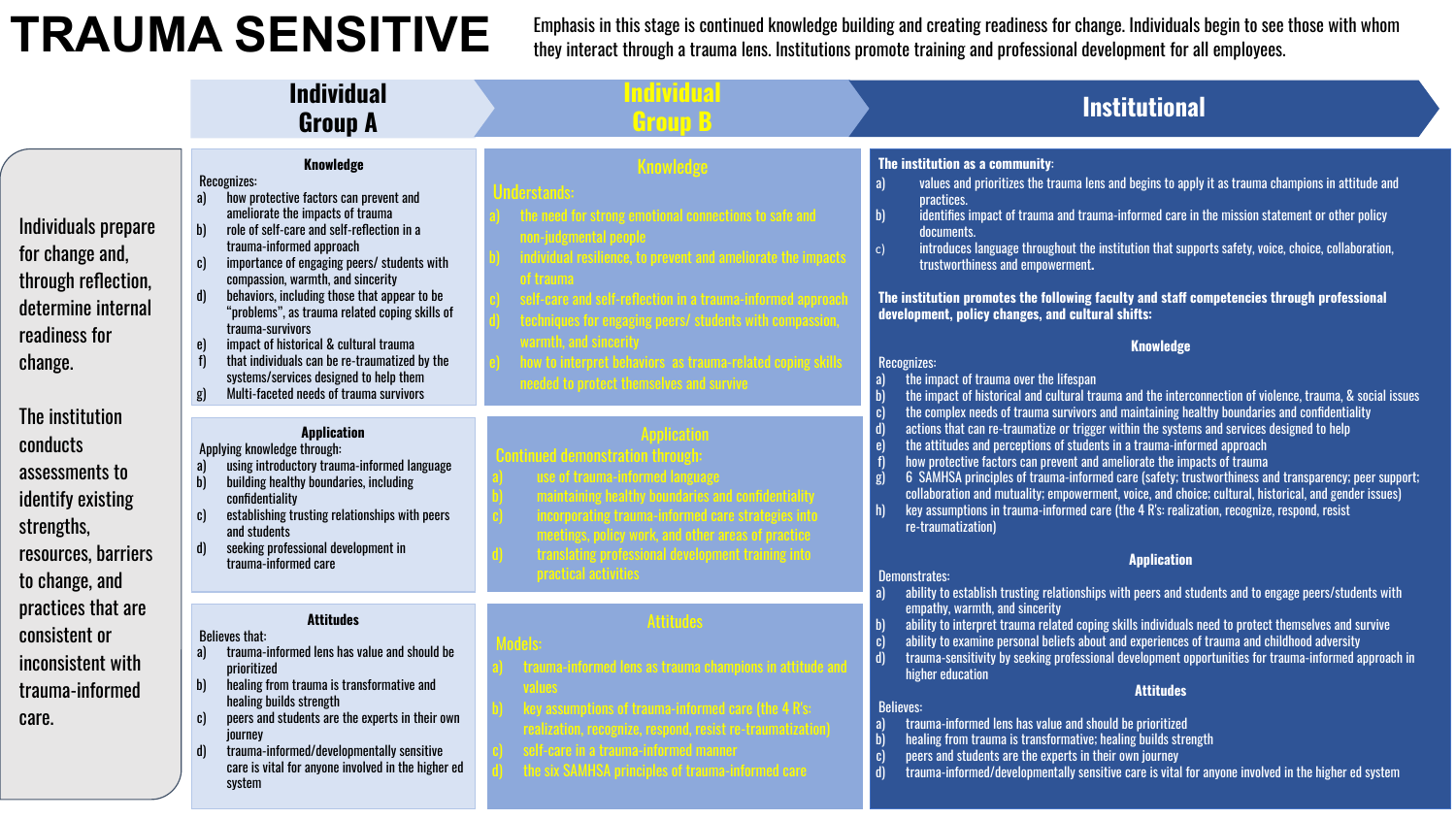### **TRAUMA RESPONSIVE**

Emphasis in this stage is continued knowledge building and promoting cultural shift towards trauma-informed care. The individual begins to integrate trauma-informed principles into behavior and practices.

|                                                                                                                                                                                                                                                     | <b>Individual</b><br><b>Group A</b>                                                                                                                                                                                                                                                                                                                                                                                                                                                        | ndividu<br>Group B                  | <b>Institutional</b>                                                                                                                                                                                                                                                                                                                                                                                                                                                                                                                                                                                                                                                                                                                                                                                                                                                                                                                                                                                                                                                                                                                                                                                                            |
|-----------------------------------------------------------------------------------------------------------------------------------------------------------------------------------------------------------------------------------------------------|--------------------------------------------------------------------------------------------------------------------------------------------------------------------------------------------------------------------------------------------------------------------------------------------------------------------------------------------------------------------------------------------------------------------------------------------------------------------------------------------|-------------------------------------|---------------------------------------------------------------------------------------------------------------------------------------------------------------------------------------------------------------------------------------------------------------------------------------------------------------------------------------------------------------------------------------------------------------------------------------------------------------------------------------------------------------------------------------------------------------------------------------------------------------------------------------------------------------------------------------------------------------------------------------------------------------------------------------------------------------------------------------------------------------------------------------------------------------------------------------------------------------------------------------------------------------------------------------------------------------------------------------------------------------------------------------------------------------------------------------------------------------------------------|
| Individual behavior<br>& practices shift to<br>include:<br>• assessing own<br>trauma and<br>impact on trauma<br>• prioritizing<br>self-care<br>• modeling or<br>seeking<br>supportive<br>supervision<br>• continuous<br>professional<br>development | <b>Knowledge</b><br>Recognizes:<br>the impact of trauma over the lifespan<br>a)<br>$\mathbf{b}$<br>how protective factors can prevent and ameliorate<br>the impacts of trauma<br>key assumptions of trauma-informed care<br>C)<br>that most people have experienced trauma and that<br>$\mathbf{d}$<br>services need to include a trauma informed approach<br>the value of a trauma champion<br>$\epsilon$                                                                                 |                                     | The institution as a community:<br>Values and prioritizes the trauma lens and continues to promote it as trauma champions<br>a)<br>in attitude and practices.<br>Incorporates trauma-informed language in the mission statement or other policy<br>$\mathbf{b}$<br>documents.<br>Creates a ready response for crisis management that reflects trauma-informed values<br>$\mathbf{c}$<br>The Institutional structure has been modified to incorporate:<br>$\mathbf{d}$<br><b>Environmental review</b><br>Operational and personnel policies and procedures review<br>Self-help and peer advocacy throughout the culture of the institution<br>The institution promotes the following faculty and staff competencies through<br>professional development, policy changes, and cultural shifts:<br><b>Knowledge</b><br><b>Understands:</b><br>that behaviors often reflect trauma-related coping skills that individuals need for self-protection<br>a)<br>strategies that acknowledge and prevent individuals from being re-traumatized or triggered by the<br>$\mathbf{b}$<br>systems and services designed to help them<br>how to incorporate the complex needs of trauma survivors into practices and policies<br>$\mathbf{c}$ |
|                                                                                                                                                                                                                                                     | <b>Application</b><br>Applying knowledge through:<br>continued pursuit of professional development<br>$\mathbf{a}$<br>$\mathbf{b}$<br>integration of trauma resources into all practice<br>environments<br>creating a safe, welcoming, & supportive<br>C)<br>environment<br>respectful and inclusive communication and<br>$\mathbf{d}$<br>collaborations<br>maintaining healthy boundaries<br>e)                                                                                           |                                     |                                                                                                                                                                                                                                                                                                                                                                                                                                                                                                                                                                                                                                                                                                                                                                                                                                                                                                                                                                                                                                                                                                                                                                                                                                 |
| The institution<br>creates a strategic<br>plan for<br>implementation that<br>reflects<br>trauma-informed<br>values and practices.                                                                                                                   | <b>Attitudes</b><br><b>Believes that:</b><br>trauma-informed lens has value and should be<br>a)<br>prioritized<br>healing from trauma is transformative<br>b)<br>peers and students are the experts in their own<br>C)<br>journey<br>trauma-informed/developmentally sensitive care is<br>$\mathbf{d}$<br>vital for anyone involved in the higher ed system<br>active engagement in self-care and self-reflective<br>$\epsilon$<br>activities by self and others are essential for success | <b>Attitudes</b><br>eir own journey | <b>Application</b><br><b>Demonstrates:</b><br>ability to sometimes/occasionally interpret behaviors, including those that appear to be "problems"<br>a)<br>or symptoms, as trauma-related coping skills that individuals need to protect themselves and survive<br>ability to communicate and collaborate with all individuals in a respectful, inclusive manner<br>ability to maintain healthy boundaries and confidentiality<br>$\mathbf{c}$<br>$\mathbf{d}$<br>ability to adequately integrate trauma resources into all practice environments                                                                                                                                                                                                                                                                                                                                                                                                                                                                                                                                                                                                                                                                               |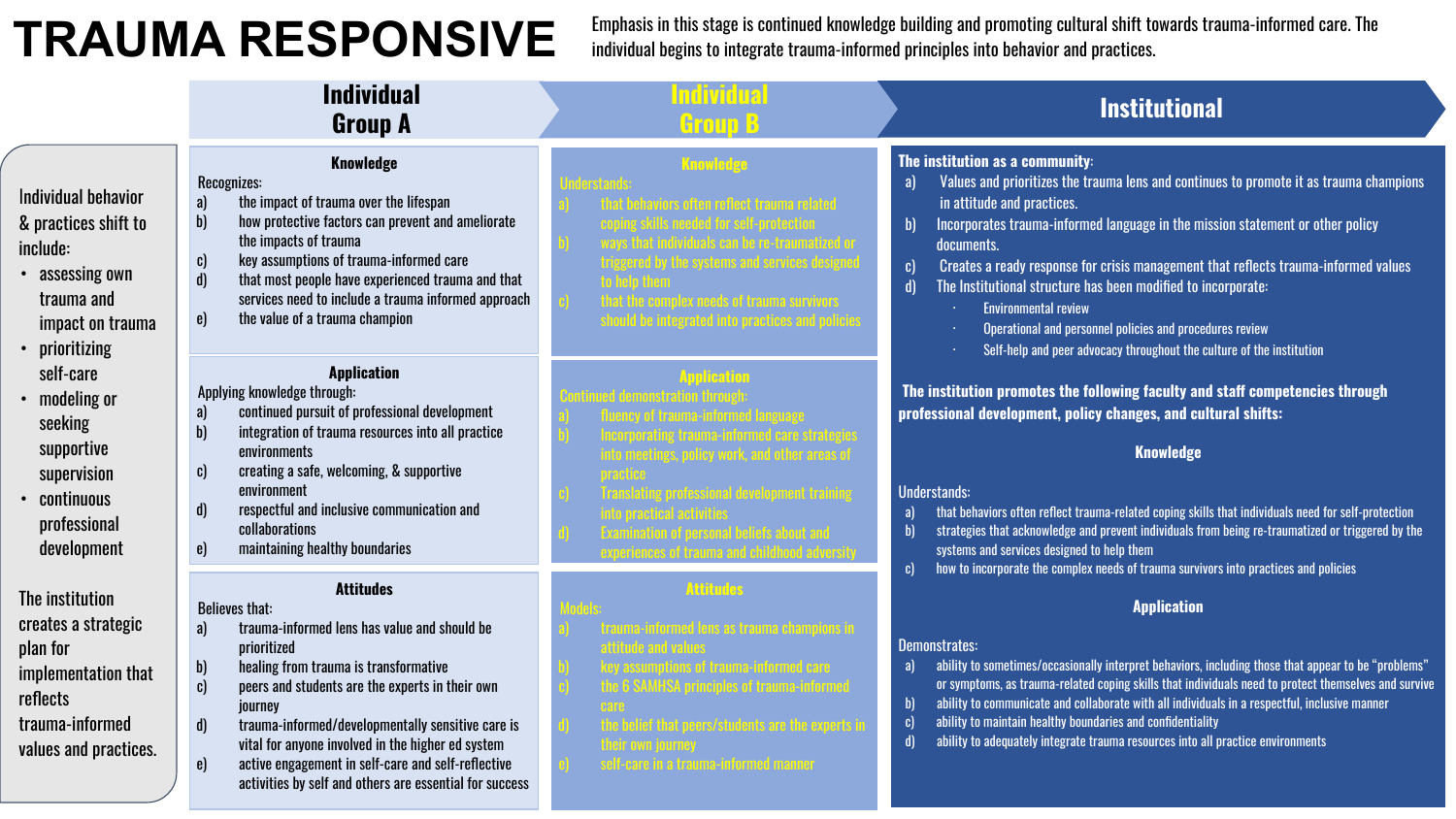## **TRAUMA INFORMED**

Emphasis in this stage is on continuous improvement and monitoring of trauma-informed knowledge, skills, and attitudes throughout personal and professional endeavors. The institution has fomented a cultural shift towards a trauma-informed approach to education

|                                                                                                                                                                                                                                      | <b>Individual</b><br><b>Group A</b>                                                                                                                                                                                                                                                                                                                                                                                                                                                 |                                        | <b>Institutional</b>                                                                                                                                                                                                                                                                                                                                                                                                                                                                                                                                                                                                                                                                                                                                                                                                                           |
|--------------------------------------------------------------------------------------------------------------------------------------------------------------------------------------------------------------------------------------|-------------------------------------------------------------------------------------------------------------------------------------------------------------------------------------------------------------------------------------------------------------------------------------------------------------------------------------------------------------------------------------------------------------------------------------------------------------------------------------|----------------------------------------|------------------------------------------------------------------------------------------------------------------------------------------------------------------------------------------------------------------------------------------------------------------------------------------------------------------------------------------------------------------------------------------------------------------------------------------------------------------------------------------------------------------------------------------------------------------------------------------------------------------------------------------------------------------------------------------------------------------------------------------------------------------------------------------------------------------------------------------------|
| Individual attitudes and<br>practices incorporate a<br>trauma-informed<br>approach.<br>The individual has                                                                                                                            | <b>Knowledge</b><br>Recognizes:<br>trauma-informed care, including the key<br>a)<br>elements of a trauma-informed system<br>the importance of ongoing professional<br>$\mathbf{b}$<br>development based on evidence-informed<br>practices<br>the value of a trauma-informed framework<br>C)                                                                                                                                                                                         | <mark>oportive partnership in o</mark> | The institution as a community:<br>endorses trauma-informed care, including the key elements of a trauma-informed system and<br> a <br>incorporating evidence-based practices throughout the institution<br>facilitates trauma-informed collaborative relationships and promotes trauma champions who<br>  <sub>b</sub>  <br>continuously provide expertise as trainers, mentors, coaches, consultants, and role models to<br>further change policies, practices, and student/staff development<br>supports faculty and staff self-disclosure in trauma-informed and supportive settings<br>  c)<br>$\vert$ d)<br>fosters informed choice as central to trauma recovery and employs strengths-based approaches,<br>maximizing opportunities for individual choice, control, and safety for all                                                 |
| become an advocate and<br>champion of trauma-<br>informed<br>decision-making at all<br>levels.<br>The institution<br>continuously measures<br>internal levels of<br>trauma-informed care<br>and identifies areas for<br>improvement. | <b>Application</b><br>Applying knowledge through:<br>active participation in organizational<br>a)<br>inclusion of a trauma-informed approach<br>critical evaluation and application of<br>$\mathbf{b}$<br>current science on trauma-informed care<br>trauma-informed collaborative<br>$\mathbf{c}$<br>relationships<br>educating others about risk associated<br>$\mathbf{d}$<br>with ACEs<br>assisting others to develop tools/strategies<br>$\epsilon$<br>that promote resilience | lize and address their                 | The institution promotes the following faculty and staff competencies through professional<br>development, policy changes, and cultural shifts:<br><b>Knowledge</b><br><b>Understands:</b><br>the need for safety during self-disclosure<br>a)<br>the need for practices of self-care in an intentional, consistent manner<br>$\vert$ b)<br>strategies to diminish re-traumatization<br> c <br>$\mathbf{d}$<br>the need for supportive partnership in order to facilitate the process of recovery from trauma and<br>childhood adversity<br><b>Application</b><br>Demonstrates through:<br>effectively communicating scientific knowledge about trauma to a broad range of audiences<br>a)<br>easily identifying relevant resources for trauma-informed services and facilitating referrals to<br>trauma-informed and trauma specific services |
| The institution adopts<br>evidence-informed.<br>trauma-informed<br>practices, policies, and<br>attitudes.                                                                                                                            | <b>Attitudes</b><br><b>Believes that:</b><br>trauma-informed/developmentally<br>a)<br>sensitive care is vital for anyone involved<br>in the higher ed system<br>$\mathbf{b}$<br>active engagement of self-care and<br>self-reflective activities for self and others<br>are essential for success<br>recovery from trauma is possible for all                                                                                                                                       |                                        | educating peers about the need to recognize and address their risk of secondary/vicarious trauma and<br>c)<br>offering support in doing so<br>employment of strengths-based approaches, maximizing safety for all and opportunities for individual<br>$\mathbf{d}$<br>choice and control<br><b>Attitudes</b><br><b>Models:</b><br>6 SAMHSA principles by integrating into practices<br>a)<br>the trauma-informed approach by providing expertise as a trainer/mentor to promote and support changes<br>to policies & practices<br>informed choice as central to trauma recovery through transparency and trust<br>I CI                                                                                                                                                                                                                         |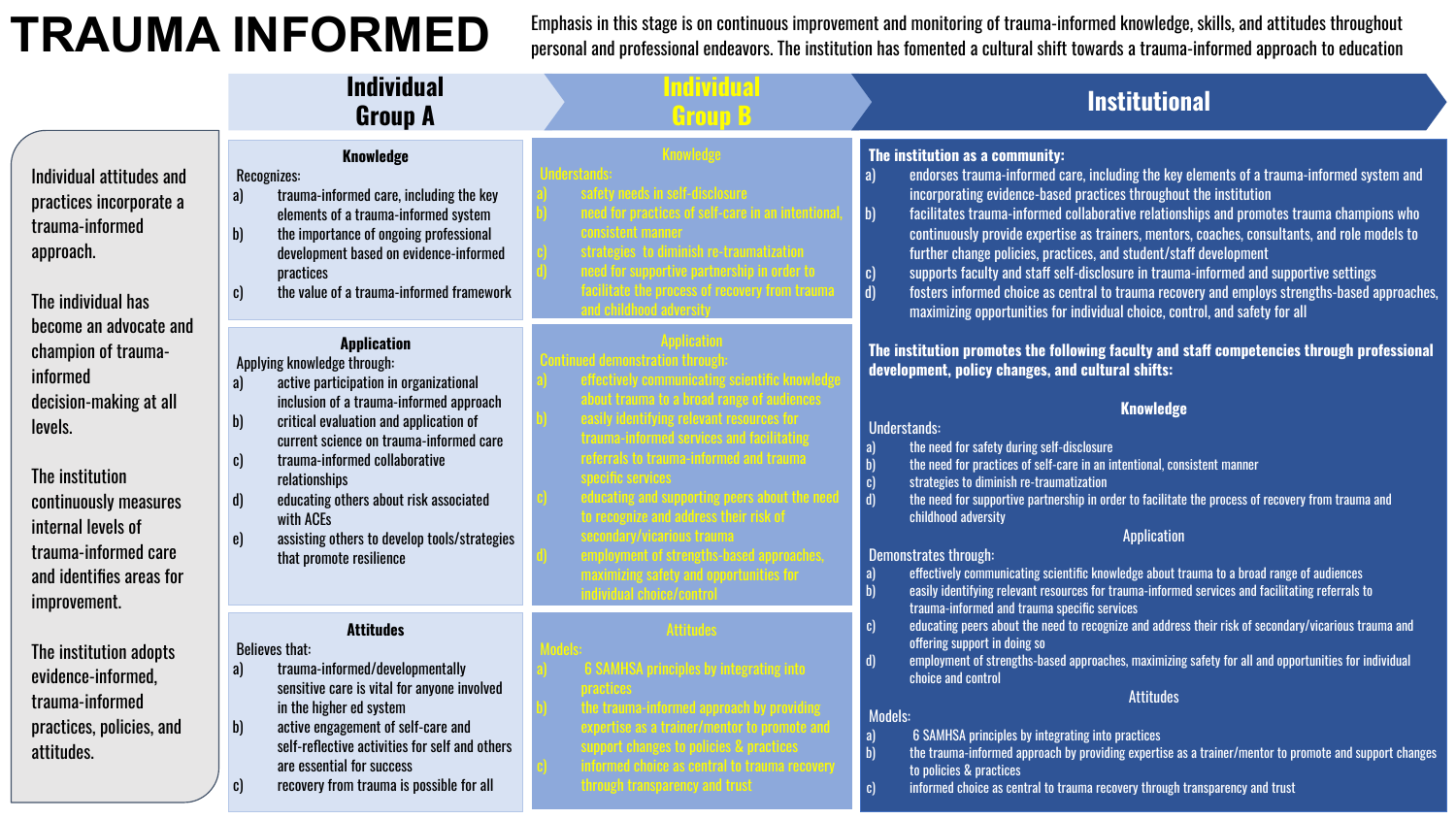#### **Examples of a Trauma-Informed Approach within Higher Education**

What does a trauma-informed (TI) approach look like in higher education? You are probably already doing it - you may just not have a name for what you're doing or why you're doing it! A trauma-informed approach often calls for us to pause, think about what the other person might be going through, and consider how our words or actions might impact them. Here are just a few examples from across the campus that might help to illustrate a TI approach in higher education:

- Student A arrives on campus via bus. As they exit the bus, head down, lost in thought, they walk by the security gate. The guard has two possible actions. They can either slightly acknowledge the student with a head nod (appropriate) or they can say, "Hey, you look like you've got a lot going on, I hope you have a good day" with a smile (TI).
- **Student B** is lost on campus. You can give them directions (appropriate) or the campus can be equipped with virtual GPS maps (TI).
- Student C lost their badge. They go to security and the officer can either walk through the motions of giving the student a new badge (appropriate) or the officer can ask the student if they need help with anything else and if they're doing ok (TI).
- **Student D** enters the cafeteria and cannot pay for their full bill. The cashier can either tell them to put back the food (appropriate) or use one of the vouchers for food insecure students (TI).
- Student E is sitting in the library for a VERY long time, the librarian notices that they do not have school work open in front of them but have been watching videos on their device. The Librarian can tell them to leave because they are taking up a seat for a student who does want to work (appropriate) or the librarian can start a conversation with the student to see what type of assistance the student may need (TI).
- **Student F** attends a mandatory annual advising meeting. The advisor can go through the motions of checking on metrics, course completion, and explaining which courses to sign up for next semester (appropriate) or the advisor can open up a conversation with "how's everything going for you?, no really, how's everything going?" (TI)
- Staff member A is sitting in their 9th meeting of the day and looks tired. Their supervisor is sitting next to them and makes a habit of verbally and observationally checking on their staff regularly (TI). The supervisor notices that the staff member looks tired and could say, "How's your work going?" (appropriate) or the supervisor could say, "You are such a hard worker and I've noticed you had a heavy calendar today, how can I help lighten your load a bit?" (TI).
- **Staff member B** is meeting with their supervisor, when the supervisor mentions that some new needs have come up. The supervisor can either say, "We just got slammed with some new department tasks, I need you to do \_\_\_\_\_" (appropriate) or the supervisor can say, "We just got slammed with these new departmental tasks: \_\_\_, \_\_\_, and \_\_\_\_; if given the choice, which one would you choose to work on and/or is there any task that you might be unable to work on for any reason?" (TI).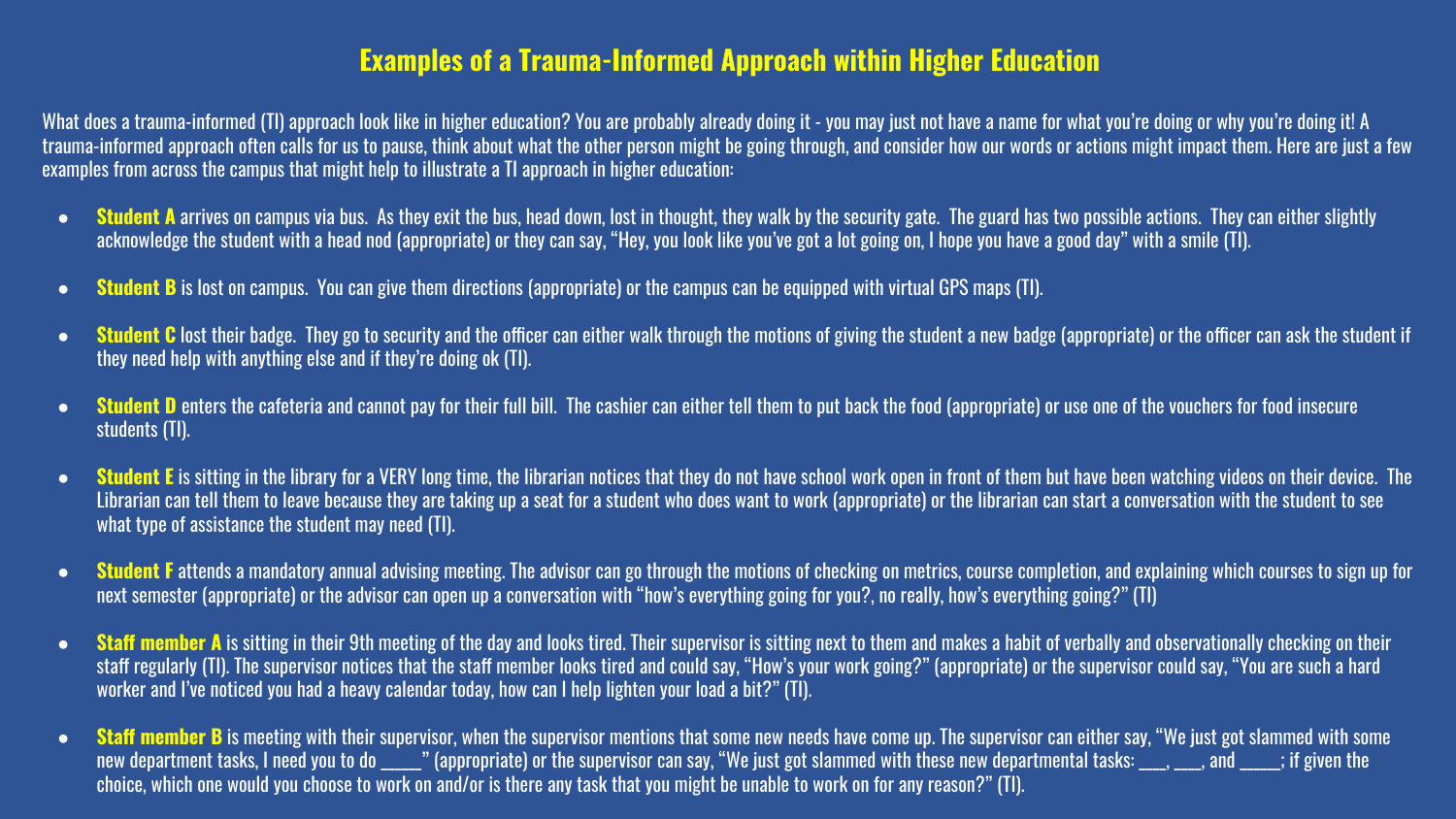#### **Additional Learning Links for Trauma-Informed Concepts and Constructs**

**Coping and Self-Help** - [https://www.ptsd.va.gov/gethelp/selfhelp\\_coping.asp](https://www.ptsd.va.gov/gethelp/selfhelp_coping.asp)

**Protective Factors** - [20190718-samhsa-risk-protective-factors.pdf](https://www.samhsa.gov/sites/default/files/20190718-samhsa-risk-protective-factors.pdf)

**Resilience -** <https://www.apa.org/topics/resilience>

**Risk factors** - [20190718-samhsa-risk-protective-factors.pdf](https://www.samhsa.gov/sites/default/files/20190718-samhsa-risk-protective-factors.pdf)

**Secondary Traumatic Stress -** <https://www.nctsn.org/trauma-informed-care/secondary-traumatic-stress>

**Self-Care -** <https://www.everydayhealth.com/self-care/>

The Three E's of Trauma – "Individual trauma results from an event, series of events, or set of circumstances that is experienced by an individual as physically or emotionally harmful or life threatening and that has lasting adverse **effects** on the individual's functioning and mental, physical, social, emotional, or spiritual well-being" (SAMHSA, 2014, p. 7, https://ncsacw.samhsa.gov/userfiles/files/SAMHSA\_Trauma.pdf

**The Three Realms of ACEs -** <https://www.pacesconnection.com/g/resource-center/blog/3-realms-of-aces-handout>

**The Four Realms of ACEs** - [Building Healthy and Resilient Communities One Community at a Time \(adobe.com\)](https://indd.adobe.com/view/f9cca8b9-d326-4666-99d0-afe7ea06bd73)

**The Four Key Assumptions of a Trauma-Informed Approach** – "A program, organization, or system that is trauma informed **realizes** the widespread impact of trauma and understands potential paths for recovery; recognizes the signs and symptoms of trauma in clients, families, staff, and others involved with the system; responds by fully integrating knowledge about trauma into policies, procedures, and practices; and seeks to actively **resist** re-traumatization" (SAMHSA, 2014, p. 9, [https://ncsacw.samhsa.gov/userfiles/files/SAMHSA\\_Trauma.pdf](https://ncsacw.samhsa.gov/userfiles/files/SAMHSA_Trauma.pdf)).

**The Six Guiding Principles for Trauma-Informed Care** – 1. Safety, 2. Trustworthiness & transparency, 3. Peer support, 4. Collaboration & mutuality, 5. Empowerment & choice, 6. Cultural, historical & gender issues (CDC, 2020, https://www.cdc.gov/cpr/infographics/6 principles\_trauma\_info.htm)

**Toxic Stress -** <https://developingchild.harvard.edu/guide/a-guide-to-toxic-stress/>

**Trauma** – "Trauma is not an event itself, but the body's protective response to an event or series of events that is experienced as harmful or life-threatening. It can have lasting emotional and physical effects on an individual. Importantly, trauma is not experienced the same by everyone - a traumatic event for one individual may or may not prompt a trauma response in another, even if the experiences seem similar. Each individual's response is unique and independent of those around them" (University of California, Irvine, n.d., I [https://dtei.uci.edu/trauma-informed-pedagogy/\)](https://dtei.uci.edu/trauma-informed-pedagogy/).

**Vicarious Trauma and Compassion Fatigue -** <https://www.tendacademy.ca/what-is-compassion-fatigue/>